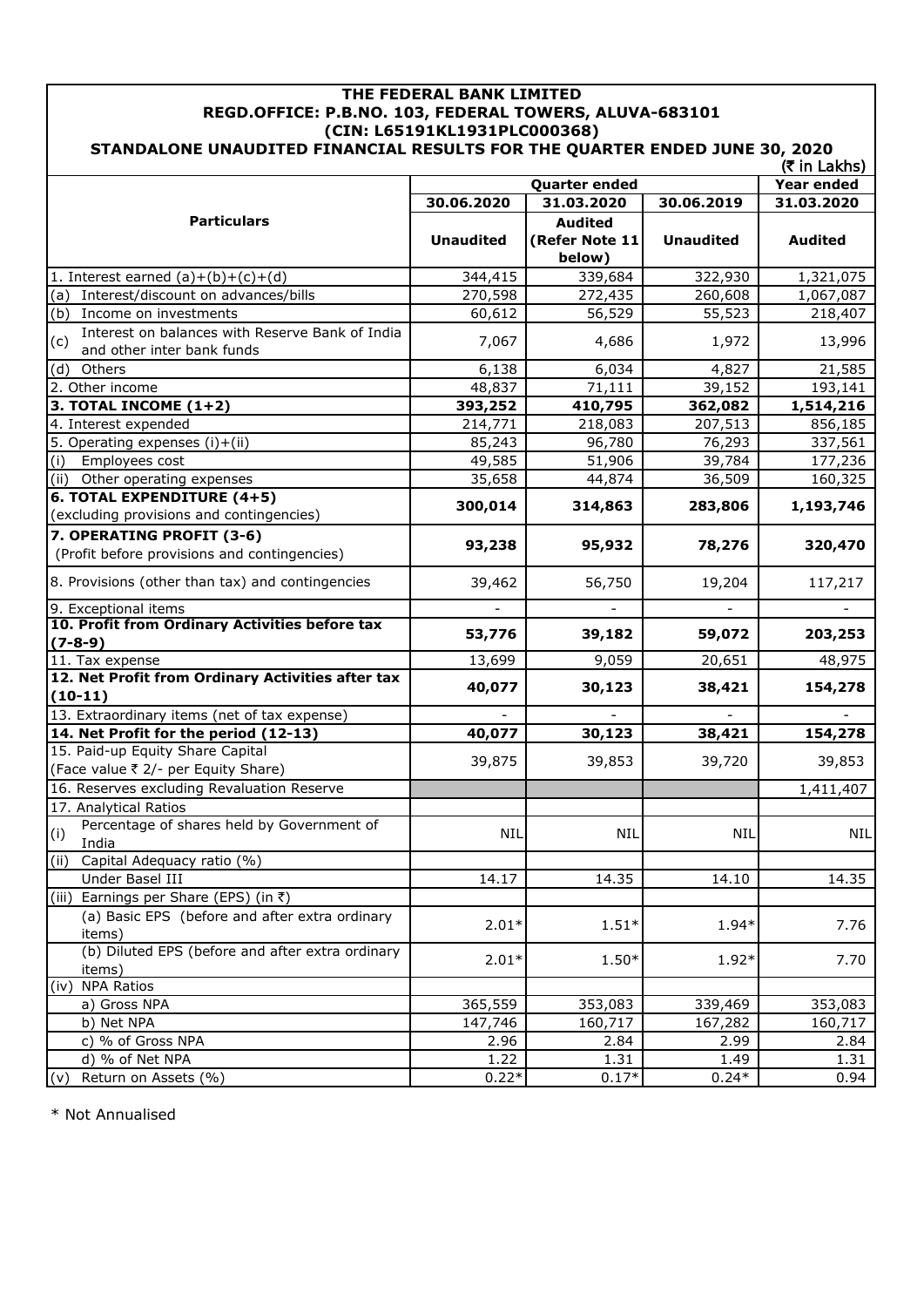## **Segment Information**@

|                                                                                                                               |                  | <b>Quarter ended</b>     |                  | Year ended     |
|-------------------------------------------------------------------------------------------------------------------------------|------------------|--------------------------|------------------|----------------|
|                                                                                                                               | 30.06.2020       | 31.03.2020               | 30.06.2019       | 31.03.2020     |
| <b>Particulars</b>                                                                                                            |                  |                          |                  |                |
|                                                                                                                               |                  | <b>Audited</b>           |                  |                |
|                                                                                                                               | <b>Unaudited</b> | (Refer Note 11<br>below) | <b>Unaudited</b> | <b>Audited</b> |
| <b>Segment Revenue:</b>                                                                                                       |                  |                          |                  |                |
| Treasury                                                                                                                      | 93,782           | 76,986                   | 54,347           | 226,846        |
| Corporate/Wholesale Banking                                                                                                   | 115,894          | 120,584                  | 123,565          | 489,365        |
| Retail Banking                                                                                                                | 183,576          | 213,225                  | 184,170          | 798,005        |
| Other Banking operations                                                                                                      | $\sim$           | $\sim$                   | $\sim$           | $\sim$         |
| Unallocated                                                                                                                   |                  |                          |                  |                |
| <b>Total Revenue</b>                                                                                                          | 393,252          | 410,795                  | 362,082          | 1,514,216      |
| Less: Inter Segment Revenue                                                                                                   |                  |                          |                  |                |
| <b>Income from Operations</b>                                                                                                 | 393,252          | 410,795                  | 362,082          | 1,514,216      |
| <b>Segment Results (net of provisions):</b>                                                                                   |                  |                          |                  |                |
| Treasury                                                                                                                      | 42,628           | 23,436                   | 9,550            | 41,518         |
| Corporate/Wholesale Banking                                                                                                   | (8, 149)         | (18, 899)                | 18,245           | 17,058         |
| Retail Banking                                                                                                                | 19,299           | 34,841                   | 31,277           | 145,113        |
| Other Banking operations                                                                                                      | $\sim$           |                          | ٠                |                |
| Unallocated                                                                                                                   | (2)              | (196)                    | $\sim$           | (436)          |
| Profit before tax                                                                                                             | 53,776           | 39,182                   | 59,072           | 203,253        |
| <b>Segment Assets</b>                                                                                                         |                  |                          |                  |                |
| Treasurv                                                                                                                      | 4,219,642        | 3,787,323                | 3,029,635        | 3,787,323      |
| Corporate/Wholesale Banking                                                                                                   | 7,013,384        | 7,056,243                | 6,685,002        | 7,056,243      |
| Retail Banking                                                                                                                | 6,529,646        | 6,480,887                | 5,719,248        | 6,480,887      |
| Other Banking operations                                                                                                      |                  |                          |                  |                |
| Unallocated                                                                                                                   | 819,363          | 739,352                  | 599,926          | 739,352        |
| Total                                                                                                                         | 18,582,035       | 18,063,805               | 16,033,811       | 18,063,805     |
| <b>Segment Liabilities</b>                                                                                                    |                  |                          |                  |                |
| Treasury                                                                                                                      | 1,396,438        | 1,627,269                | 1,316,979        | 1,627,269      |
| Corporate/Wholesale Banking                                                                                                   | 1,227,165        | 1,258,540                | 1,046,425        | 1,258,540      |
| Retail Banking                                                                                                                | 14,227,797       | 13,458,149               | 12,081,947       | 13,458,149     |
| Other Banking operations                                                                                                      |                  |                          |                  |                |
| Unallocated                                                                                                                   | 238,354          | 268,086                  | 222,297          | 268,086        |
| <b>Total</b>                                                                                                                  | 17.089.754       | 16.612.044               | 14.667.648       | 16.612.044     |
| Capital employed:                                                                                                             |                  |                          |                  |                |
| (Segment Assets - Segment Liabilities)                                                                                        |                  |                          |                  |                |
| Treasurv                                                                                                                      | 2,823,204        | 2,160,054                | 1,712,656        | 2,160,054      |
| Corporate/Wholesale Banking                                                                                                   | 5,786,219        | 5,797,703                | 5,638,577        | 5,797,703      |
| Retail Banking                                                                                                                | (7,698,151)      | (6, 977, 262)            | (6, 362, 699)    | (6, 977, 262)  |
| Other Banking operations                                                                                                      |                  |                          |                  |                |
| Unallocated                                                                                                                   | 581,009          | 471,266                  | 377,629          | 471,266        |
| <b>Total</b>                                                                                                                  | 1,492,281        | 1,451,761                | 1,366,163        | 1,451,761      |
| For the above segment reporting, the reportable segments are identified as Treasury, Corporate/Wholesale Banking, Retail<br>@ |                  |                          |                  |                |

@ Banking and Other Banking Operations in compliance with the RBI guidelines.

### **Notes:**

- 1 The above Standalone Unaudited Financial Results for the quarter ended June 30, 2020 were reviewed by the Audit Committee and approved by the Board of Directors at its meeting held on July 15, 2020. These Results have been subjected to "Limited review" by the Statutory Central Auditors of the Bank and an unqualified review report has been issued.
- 2 The Bank has followed the same significant accounting policies in the preparation of the interim financial results as those followed in the annual financial statements for the year ended March 31, 2020.
- 3 Pursuant to Board approved policy on preparation of segment information, the Bank, with effect from quarter ended June 30, 2020, has revised the basis of preparation of segment information on a direct identification basis with the aid of Internal Transfer pricing mechanism for more appropriate presentation of the segment results. Accordingly, figures for the previous periods have been regrouped / reclassified to conform to current period's classification.

The change in segment information has no impact on the overall Revenue, Results, and Capital employed of the bank for the quarter ended June 30, 2020 or the previous periods/year. However, had the Bank continued the same method of preparation of segment information as was adopted in previous periods, the segment revenue, segment results, segment assets, segment liabilities and capital employed would have been Decreased / (Increased) by:

| <b>Seament Revenue</b>      |            |                      |            | (₹ in Lakhs) |
|-----------------------------|------------|----------------------|------------|--------------|
|                             |            | <b>Ouarter ended</b> |            | Year ended   |
| Decreased / (Increased)     | 30.06.2020 | 31.03.2020           | 30.06.2019 | 31.03.2020   |
| Treasurv                    | (7, 235)   | (25,250)             | (18, 617)  | (87, 363)    |
| Corporate/Wholesale Banking | (16, 485)  | (18, 943)            | (24, 516)  | (72,962)     |
| Retail Banking              | 26,964     | 51,906               | 48,839     | 188,733      |
| Other Banking operations    | (3, 244)   | (7, 713)             | (5,706)    | (28, 408)    |
| Unallocated                 |            |                      |            |              |

| <b>Seament Results</b>      |            |                      |            | (₹ in Lakhs) |
|-----------------------------|------------|----------------------|------------|--------------|
|                             |            | <b>Quarter ended</b> |            | Year ended   |
| Decreased / (Increased)     | 30.06.2020 | 31.03.2020           | 30.06.2019 | 31.03.2020   |
| Treasurv                    | (207)      | (15, 597)            | (5,902)    | (40, 682)    |
| Corporate/Wholesale Banking | 18,173     | 16,781               | (529)      | 49,937       |
| Retail Banking              | (20, 692)  | (1,508)              | 4,958      | (10, 948)    |
| Other Banking operations    | 1,462      | (1,968)              | 927        | (3, 817)     |
| Unallocated                 | 1,264      | 2,292                | 546        | 5,510        |

| <b>Segment Assets</b>       |            |                      |            | (₹ in Lakhs) |
|-----------------------------|------------|----------------------|------------|--------------|
| Decreased / (Increased)     |            | <b>Quarter ended</b> |            | Year ended   |
|                             | 30.06.2020 | 31.03.2020           | 30.06.2019 | 31.03.2020   |
| Treasury                    | (535,655)  | (395,920)            | (464, 932) | (395, 920)   |
| Corporate/Wholesale Banking | 941,377    | 791,479              | 923,855    | 791,479      |
| Retail Banking              | (238,834)  | (188,822)            | (192,004)  | (188, 822)   |
| Other Banking operations    | (862)      | (375)                | (934)      | (375)        |
| Unallocated                 | (166.026)  | (206,362)            | (265, 985) | (206, 362)   |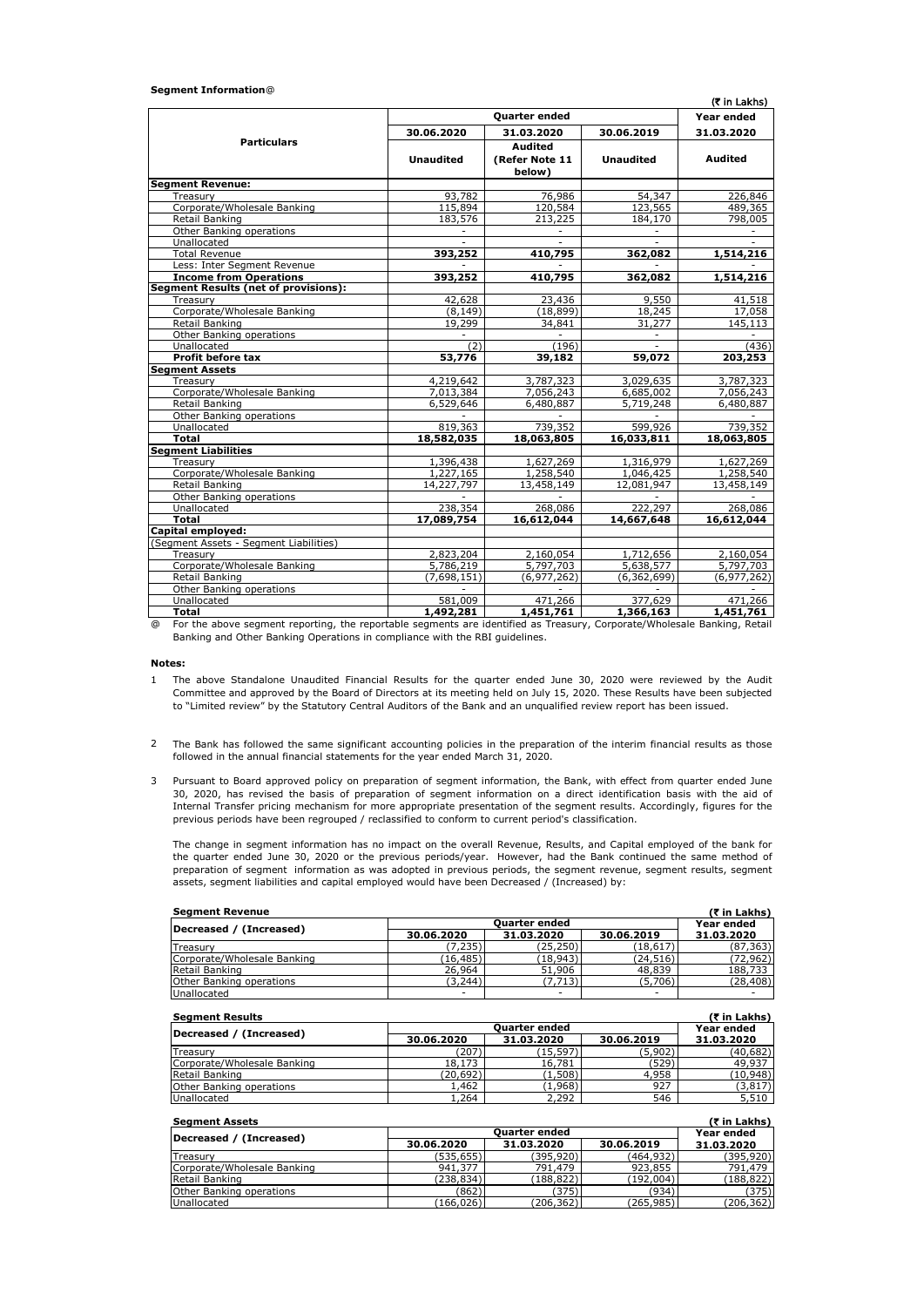| <b>Segment Liabilities</b>  |               |                      |             | (१ in Lakhs) |
|-----------------------------|---------------|----------------------|-------------|--------------|
| Decreased / (Increased)     |               | <b>Ouarter ended</b> |             | Year ended   |
|                             | 30.06.2020    | 31.03.2020           | 30.06.2019  | 31.03.2020   |
| Treasurv                    | (3, 183, 674) | (2,448,092)          | (2,029,505) | (2,448,092)  |
| Corporate/Wholesale Banking | (4,645,835)   | (4,765,561)          | (4,507,676) | (4,765,561)  |
| Retail Banking              | 7,672,980     | 7,036,713            | 6,379,722   | 7,036,713    |
| Other Banking operations    | (54)          | (24)                 |             | (24)         |
| Unallocated                 | 156,583       | 176,964              | 157,464     | 176,964      |

| Capital employed (Segment Assets - Segment Liabilities) |             |               |               | (१ in Lakhs)  |
|---------------------------------------------------------|-------------|---------------|---------------|---------------|
| Decreased / (Increased)                                 |             | Ouarter ended |               | Year ended    |
|                                                         | 30.06.2020  | 31.03.2020    | 30.06.2019    | 31.03.2020    |
| Treasurv                                                | 2,648,019   | 2,052,172     | 1,564,573     | 2,052,172     |
| Corporate/Wholesale Banking                             | 5,587,212   | 5,557,040     | 5,431,531     | 5,557,040     |
| Retail Banking                                          | (7.911.814) | (7, 225, 535) | (6, 571, 726) | (7, 225, 535) |
| Other Banking operations                                | (808)       | (351)         | (929)         | (351)         |
| Unallocated                                             | (322,609)   | (383,326)     | (423,449)     | (383,326)     |

- 4 The working results have been arrived at after considering provision for standard assets, including requirements for exposures to entities with Unhedged Foreign Currency Exposures, non-performing assets (NPAs), depreciation on investments, income-tax and other usual and necessary provisions.
- 5 Other income includes fees earned from providing services to customers, commission from non-fund-based banking activities, earnings from foreign exchange and derivative transactions, selling of third-party products, profit on sale of investments (net), recoveries from advances written off etc.
- 6 The Capital Adequacy Ratio is computed on the basis of RBI guidelines applicable on the relevant reporting dates and the ratio for the corresponding previous period is not adjusted to consider the impact of subsequent changes if any, in the guidelines.
- 7 The Business operations of the Bank are largely concentrated in India and for the purpose of Segment reporting, the bank is considered to operate only in domestic segment, though the bank has its operations in International Finance Service Centre (IFSC) Banking Unit in Gujarat International Finance Tec-city (GIFT). The business conducted from the same is considered as part of Indian operations.
- 8 During the quarter ended June 30, 2020, the Bank has allotted 1,079,930 equity shares of  $\bar{\tau}$  2 each, pursuant to the exercise of stock options by employees.
- 9 In accordance with RBI Circular DBR.No.BP.BC.1/21.06.201/2015-16 on Basel III Capital Regulations dated July 01, 2015 and RBI Circular DBR.No.BP.BC.80/21.06.201/2014-15 dated March 31, 2015 - 'Prudential Guidelines on Capital Adequacy and Liquidity Standards - Amendments', Banks are required to make Pillar 3 disclosure requirements including Leverage Ratio disclosure requirements that are to be made along with the publication of Financial Results. Accordingly, such applicable disclosures have been placed on the website of the Bank which can be accessed at the following link: http://www.federalbank.co.in/regulatory-disclosures. These disclosures have not been subjected to audit or review by the Statutory Central Auditors of the Bank.
- 10 The SARS-CoV-2 virus responsible for COVID-19 continues to spread across the globe and India, which has contributed to a significant volatility in global and Indian Financial markets and a significant decrease in the global and local economic activities. COVID-19 outbreak was declared as a global pandemic on March 11, 2020 by World Health Organisation. The Government of India had announced a series of lock-down measures on March 24, 2020 which has been extended from time to time. The recent directions from the Government indicates calibrated and gradual withdrawal of lockdown and partial resumption of economic activities. The extent to which the COVID-19 pandemic will impact the Bank's results will depend on future developments, which are highly uncertain, including among other things, any new information concerning the severity of the COVID-19 pandemic and action to contain its spread or mitigate its impact. The Bank's capital and liquidity position is strong and would continue to be the focus area for the Bank during this period.

In accordance with the 'COVID-19 Regulatory Packages' announced by the RBI ('the RBI guidelines'), with regard to providing relief to borrowers' on account of COVID-19 pandemic, whose accounts were standard as on February 29, 2020, the Bank, in accordance with the Board approved policy had offered moratorium on repayment of loan instalments and/or deferment of interest due between March 1, 2020 and August 31, 2020, including relaxation in certain parameters, to all eligible borrowers, without considering the same as restructuring.

In accordance with the RBI guidelines, the Bank is required to make provision @10% of outstanding advances over two quarters beginning with quarter ending March 31, 2020 in respect of such borrowers whose accounts, though classified as standard, would have become non-performing but for these benefits/relaxations extended as per RBI guidelines. The Bank, as a prudent measure, has made the entire 10% provision amounting to  $\bar{\tau}$  3,026.60 Lakhs during the quarter ended March 31, 2020 itself.

Further, in addition to the above, as a prudent measure, during the current quarter, the Bank has made additional provision of  $\bar{\tau}$  9,300.00 Lakhs ( $\bar{\tau}$  6,303.40 Lakhs during the quarter ended March 31, 2020), net of write back of  $\bar{\tau}$  1,781.40 Lakhs, against the likely impact of COVID-19 pandemic in respect of exposure of the Bank to certain specified sectors based on assessment of presently available information. The aggregate provision against the likely impact of COVID-19, including the RBI mandated provision, as on June 30, 2020 stands at  $\bar{\tau}$  18,630.00 Lakhs.

- 11 The figures of the last quarter are the balancing figures between the audited figures in respect of the full financial year and the published year to date figures upto the end of third quarter of the respective financial year, which was subject to limited review.
- 12 Previous period's / year's figures have been regrouped / reclassified, where necessary to conform to current period's classification.

Kochi July 15, 2020 MANAGING DIRECTOR & CEO (DIN: 02274773) SHYAM SRINIVASAN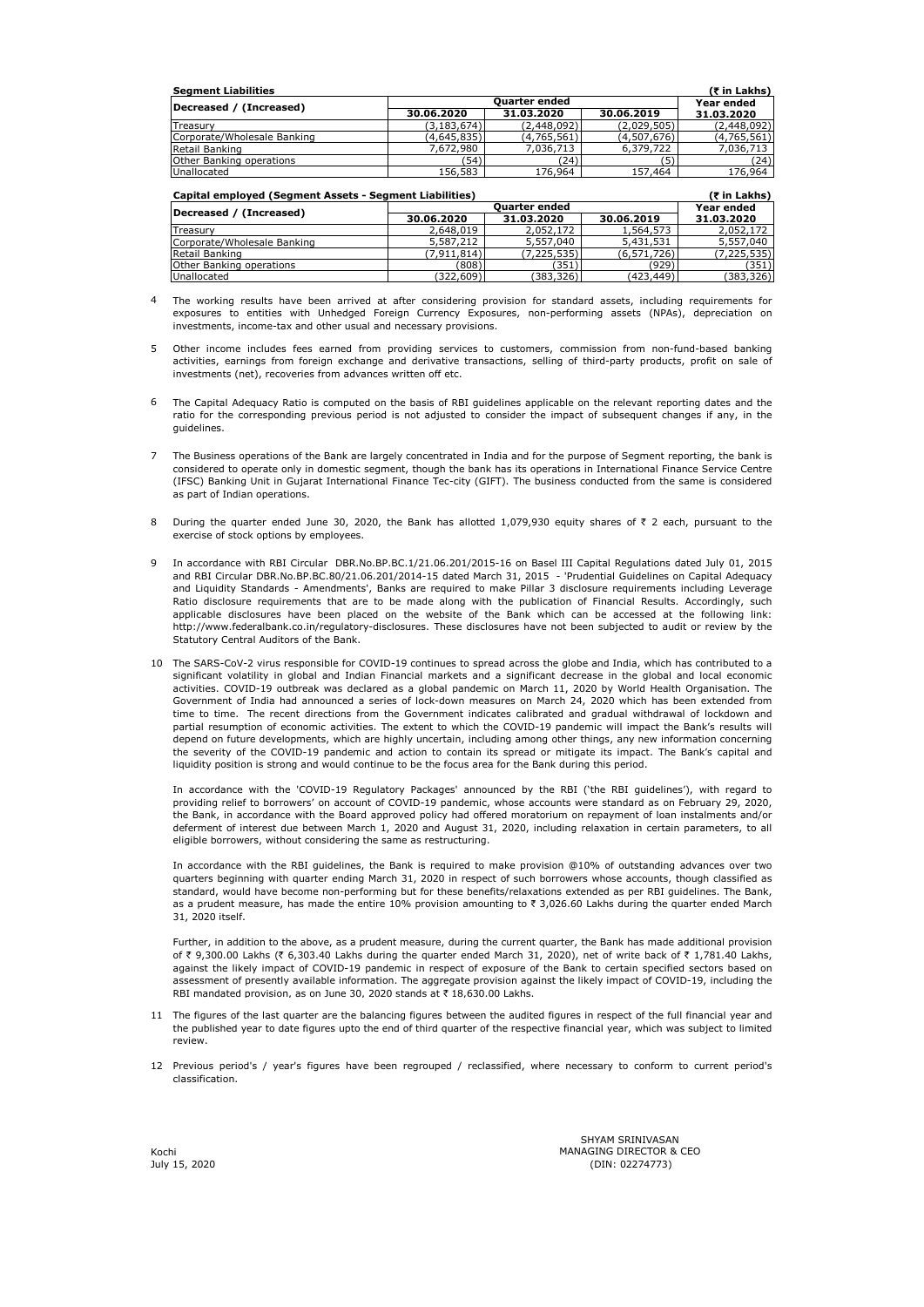# $(\bar{\bar{\tau}}$  in Lakhs) **Year ended 30.06.2020 31.03.2020 30.06.2019 31.03.2020 Unaudited Audited (Refer Note 12 below) Unaudited Audited** 1. Interest earned (a)+(b)+(c)+(d) 357,211 354,448 329,521 1,359,039 (a) Interest/discount on advances/bills  $(282,774$  286,778  $286,778$  267,052  $1,104,518$ (b) Income on investments 60,654 56,560 55,669 218,550 (c) Interest on balances with Reserve Bank of India and other inter bank funds and other inter bank funds that will be a set of bank funds and other inter bank funds (d) Others 6,716 6,424 4,827 21,975 2. Other income 188,181 67,839 37,097 188,181 **3. TOTAL INCOME (1+2) 405,542 422,287 366,618 1,547,220** 4. Interest expended 219,655 222,137 209,707 867,831 5. Operating expenses (i)+(ii) 89,595 102,416 79,077 354,670 (i) Employees cost  $52,656$  55,371 41,541 187,598 (ii) Other operating expenses 167,072  **309,250 324,553 288,784 1,222,501 96,292 97,734 77,834 324,719** 40,935 57,794 19,332 118,722 9. Exceptional items - - - -  **55,357 39,940 58,502 205,997** 11. Tax expense 14,199 9,645 21,131 50,720  **41,158 30,295 37,371 155,277** 13. Extraordinary items (net of tax expense) **14. Net Profit for the period (12-13)** 41,158 30,295 37,371 155,277 15. Minority interest 364 437 182 1,028 16. Share in Profit of Associates 156 156 23,046 231 3,771  **40,950 32,904 37,420 158,020** 39,875 39,853 39,720 39,853 1,441,882 20. Analytical Ratios (i) Percentage of shares held by Government of Telechtage of shares held by Government of Telecommunication NIL NIL NIL NIL NIL NIL NIL NIL (ii) Capital Adequacy ratio (%) Under Basel III 14.63 14.53 14.63 14.41 14.63 (iii) Earnings per Share (EPS) (in  $\bar{z}$ ) (a) Basic EPS (before and after extra ordinary tems)  $1.88*$   $1.88*$   $1.88*$   $1.88*$   $1.88*$   $1.88*$  7.94 (b) Diluted EPS (before and after extra ordinary items)  $1.64*$   $1.87*$   $1.67*$   $1.67*$   $1.87*$   $1.88*$ (iv) NPA Ratios a) Gross NPA 371,207 358,015 343,375 358,015 b) Net NPA 152,566 164,953 170,726 164,953 c) % of Gross NPA 2.94 2.82 2.98 2.82<br>d) % of Net NPA 1.23 1.32 1.50 1.32 d) % of Net NPA 1.32 1.32 1.50 1.32 (v) Return on Assets (%) 0.22\* 0.18\* 0.23\* 0.92 18. Paid-up Equity Share Capital (Face value  $\bar{\tau}$  2/- per Equity Share) 19. Reserves excluding Revaluation Reserve **17. Consolidated Net Profit of the group (14-15+16) 6. TOTAL EXPENDITURE (4+5)**  (excluding provisions and contingencies) **7. OPERATING PROFIT (3-6)** (Profit before provisions and contingencies) 8. Provisions (other than tax) and contingencies **10. Profit from Ordinary Activities before tax (7-8-9) 12. Net Profit from Ordinary Activities after tax (10-11) Particulars Quarter ended THE FEDERAL BANK LIMITED REGD.OFFICE: P.B.NO. 103, FEDERAL TOWERS, ALUVA-683101 (CIN: L65191KL1931PLC000368) CONSOLIDATED UNAUDITED FINANCIAL RESULTS FOR THE QUARTER ENDED JUNE 30, 2020**

\* Not Annualised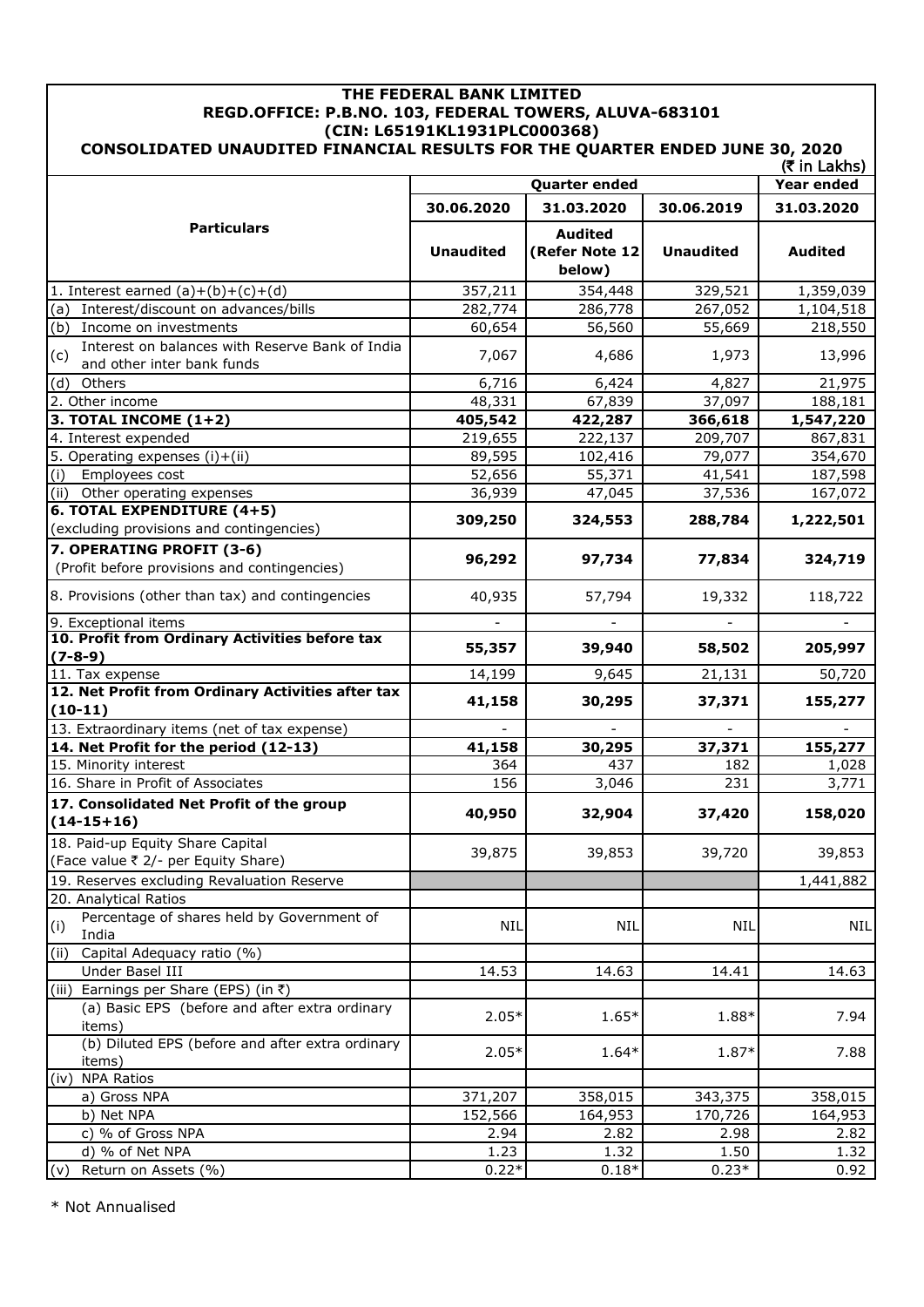### **Segment Information**@

|                                             |                  |                      |                  | (₹ in Lakhs)   |
|---------------------------------------------|------------------|----------------------|------------------|----------------|
|                                             |                  | <b>Quarter ended</b> |                  | Year ended     |
|                                             | 30.06.2020       | 31.03.2020           | 30.06.2019       | 31.03.2020     |
| <b>Particulars</b>                          |                  | Audited              |                  |                |
|                                             | <b>Unaudited</b> | (Refer Note 12       | <b>Unaudited</b> | <b>Audited</b> |
|                                             |                  | below)               |                  |                |
| <b>Segment Revenue:</b>                     |                  |                      |                  |                |
| Treasurv                                    | 93,782           | 76,019               | 52,264           | 223,796        |
| Corporate/Wholesale Banking                 | 114,942          | 117,833              | 123,565          | 486,614        |
| Retail Banking                              | 196,818          | 228,435              | 190,789          | 836,810        |
| Other Banking operations                    |                  |                      | $\sim$           |                |
| Unallocated                                 |                  |                      |                  |                |
| <b>Total Revenue</b>                        | 405,542          | 422,287              | 366,618          | 1,547,220      |
| Less: Inter Segment Revenue                 |                  |                      |                  |                |
| <b>Income from Operations</b>               | 405,542          | 422,287              | 366,618          | 1,547,220      |
| <b>Segment Results (net of provisions):</b> |                  |                      |                  |                |
| Treasurv                                    | 42,275           | 22,469               | 7,436            | 38,436         |
| Corporate/Wholesale Banking                 | (8,038)          | (17, 537)            | 18,245           | 18,421         |
| Retail Banking                              | 21,122           | 35,204               | 32,821           | 149,576        |
| Other Banking operations                    |                  |                      |                  |                |
| Unallocated                                 | (2)              | (196)                |                  | (436)          |
| <b>Profit before tax</b>                    | 55,357           | 39,940               | 58,502           | 205,997        |
| <b>Segment Assets</b>                       |                  |                      |                  |                |
| Treasury                                    | 4,197,586        | 3,765,464            | 3,031,123        | 3,765,464      |
| Corporate/Wholesale Banking                 | 6,953,817        | 6,997,531            | 6,685,002        | 6,997,531      |
| Retail Banking                              | 6,894,109        | 6,832,986            | 5,841,039        | 6,832,986      |
| Other Banking operations                    |                  |                      |                  |                |
| Unallocated                                 | 819,363          | 739,352              | 599,926          | 739,352        |
| Total                                       | 18,864,875       | 18,335,333           | 16,157,090       | 18,335,333     |
| <b>Segment Liabilities</b>                  |                  |                      |                  |                |
| Treasury                                    | 1,395,636        | 1,626,174            | 1,316,979        | 1,626,174      |
| Corporate/Wholesale Banking                 | 1,249,280        | 1,291,143            | 1,046,425        | 1,291,143      |
| Retail Banking                              | 14,439,516       | 13,649,598           | 12,175,478       | 13,649,598     |
| Other Banking operations                    |                  |                      |                  |                |
| Unallocated                                 | 238,354          | 268,086              | 222,297          | 268,086        |
| <b>Total</b>                                | 17,322,786       | 16,835,001           | 14,761,179       | 16,835,001     |
| Capital employed:                           |                  |                      |                  |                |
| (Segment Assets - Segment Liabilities)      |                  |                      |                  |                |
| Treasurv                                    | 2,801,950        | 2,139,290            | 1,714,144        | 2,139,290      |
| Corporate/Wholesale Banking                 | 5,704,537        | 5,706,388            | 5,638,577        | 5,706,388      |
| Retail Banking                              | (7, 545, 407)    | (6, 816, 612)        | (6, 334, 439)    | (6, 816, 612)  |
| Other Banking operations                    |                  |                      |                  |                |
| Unallocated                                 | 581.009          | 471,266              | 377,629          | 471,266        |
| $T - 1$                                     | 1.512.00         | 1.500.222            | 1.22522          | $\sim$ rooms.  |

**Total 1,542,089 1,500,332 1,395,911 1,500,332** For the above segment reporting, the reportable segments are identified as Treasury, Corporate/Wholesale Banking, Retail @ Banking and Other Banking Operations in compliance with the RBI guidelines.

#### **Notes:**

- 1 The above Consolidated Unaudited Financial Results for the quarter ended June 30, 2020 were reviewed by the Audit Committee and subsequently taken on record and approved by the Board of Directors at its meeting held on July 15, 2020.<br>These Results have been subjected to "Limited review" by the Statutory Central Auditors of the Bank an review report has been issued.
- 2 The Consolidated Financial Results of the Group comprise the financial results of The Federal Bank Limited and its subsidiaries viz. Fedbank Financial Services Limited & Federal Operations and Services Limited and its associates viz. IDBI Federal Life Insurance Company Limited & Equirus Capital Private Limited.
- 3 There has been no material change in the accounting policies adopted during the quarter ended June 30, 2020 as compared to those followed for the year ended March 31, 2020.
- 4 Pursuant to Board approved policy on preparation of segment information, the Bank, with effect from quarter ended June 30, 2020, has revised the basis of preparation of segment information on a direct identification basis with the aid of Internal Transfer pricing mechanism for more appropriate presentation of the segment results. Accordingly, figures for the previous periods have been regrouped / reclassified to conform to current period's classification.

The change in segment information has no impact on the overall Revenue, Results, and Capital employed of the bank for the quarter ended June 30, 2020 or the previous periods/year. However, had the Bank continued the same method of<br>preparation of segment information as was adopted in previous periods, the segment revenue, segment results assets, segment liabilities and capital employed would have been Decreased / (Increased) by:

| <b>Seament Revenue</b>      |            |                      |            | (そin Lakhs) |
|-----------------------------|------------|----------------------|------------|-------------|
| Decreased / (Increased)     |            | <b>Ouarter ended</b> |            | Year ended  |
|                             | 30.06.2020 | 31.03.2020           | 30.06.2019 | 31.03.2020  |
| Treasurv                    | (7,235)    | (25, 250)            | (18, 617)  | (87, 363)   |
| Corporate/Wholesale Banking | (16,484)   | (18, 943)            | (24, 516)  | (72, 962)   |
| Retail Banking              | 27,036     | 52,772               | 48,839     | 189,599     |
| Other Banking operations    | (3,317)    | (8,579               | (5,706)    | (29, 274)   |
| Unallocated                 | ۰.         |                      |            |             |

| <b>Seament Results</b>      |            |                      |            | (₹ in Lakhs) |
|-----------------------------|------------|----------------------|------------|--------------|
| Decreased / (Increased)     |            | <b>Ouarter ended</b> |            | Year ended   |
|                             | 30.06.2020 | 31.03.2020           | 30.06.2019 | 31.03.2020   |
| Treasurv                    | (207)      | (15, 597)            | (5,902)    | (40, 682)    |
| Corporate/Wholesale Banking | 18,173     | 16,781               | (529)      | 49,938       |
| Retail Banking              | (20, 012)  | 274                  | 4,976      | (9,063)      |
| Other Banking operations    | 782        | (3,750)              | 909        | (5,703)      |
| Unallocated                 | 1.264      | 2.292                | 546        | 5,510        |

| <b>Seament Assets</b>       |            |                      |            | (र in Lakhs) |
|-----------------------------|------------|----------------------|------------|--------------|
| Decreased / (Increased)     |            | <b>Ouarter ended</b> |            | Year ended   |
|                             | 30.06.2020 | 31.03.2020           | 30.06.2019 | 31.03.2020   |
| Treasury                    | (535.656)  | (395.920)            | (464, 932) | (395, 920)   |
| Corporate/Wholesale Banking | 941.377    | 791,479              | 923,855    | 791,479      |
| Retail Banking              | (238, 184) | (188, 286)           | (192, 213) | (188, 286)   |
| Other Banking operations    | (1, 511)   | (911)                | (725)      | (911)        |
| Unallocated                 | (166, 026) | (206, 362)           | (265, 985) | (206, 362)   |